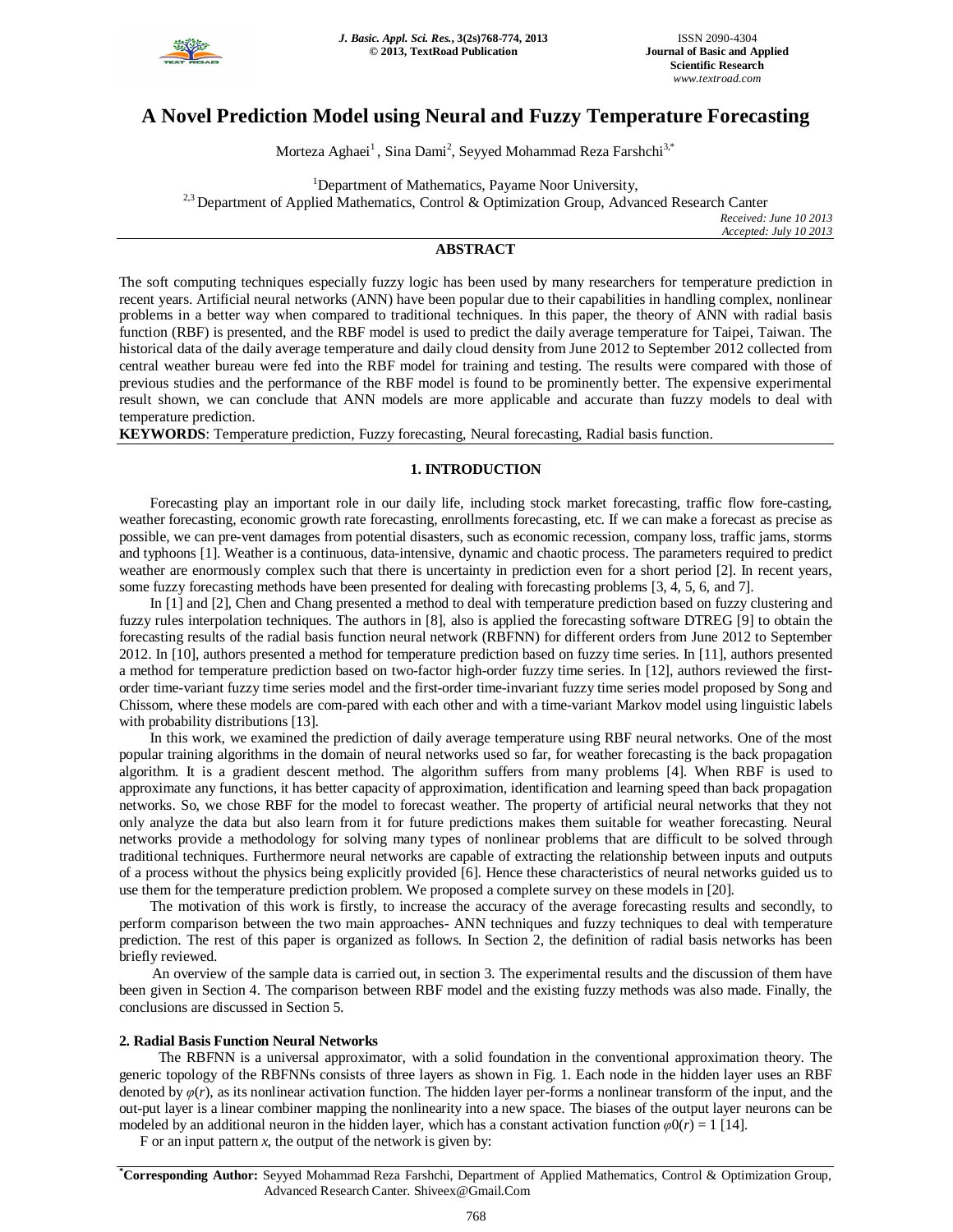Aghaei *et al.,*2013

$$
y_j(x) = \sum_{k=1}^{p} w_{kj} \varphi_k(x)
$$
 (1)

For  $j = 1,...,m$ , where  $y_j(x)$  is the *j*th output of the RBFNN, and  $w_{ki}$  is the connection weight from the *k*th hidden unit to the *j*th output unit. In the case of the Gaussian type of RBFs, we have:

$$
\varphi_k(x) = e^{-\left(\frac{||x - \mu_k||^2}{2\sigma_k^2}\right)}\tag{2}
$$

Where  $\mu_k$  is the prototype or center of the *k*th hidden unit,  $\sigma_k$  is the spread of the corresponding Gaussian function and ||.|| denotes the Euclidean norm. The activation of an RBF unit is determined by the distance between the input and prototype vectors. Thus each RBF represents a unique local neighborhood in the input space. The connections in the second layer are weighted and the output nodes are linear summation units.



**Fig. 1.** Architecture of the RBFNN. The input layer has n nodes, the hidden and output layers have p and m neurons, respectively.

The training of RBF is done in three sequential stages. The first stage of the learning consists of determining the unit centers  $\mu_k$  by the *k*-means clustering algorithm. Next, the unit widths  $\sigma_k$  is determined using a heuristic approach that ensures the smooth-ness and the continuity of the fitted function. The width of any hidden node is taken as the maximum Euclidean distance between the identified centers. Finally, the weights of the second layer connections are determined by linear regression using a least squares objective function [15].

RBFs may require more neurons than standard feed forward back propagation networks, but often they can be designed in a fraction of the time it takes to train standard feed forward networks. They work best when many training vectors are available [18].

#### **3. Sample Data Explanation**

In order to compare the performance of the RBF method with some fuzzy forecasting methods in literature, we apply the RBF model to forecast the daily average temperature from sampled database in Tehran, where the historical data set consists of the daily average temperature and the daily average cloud density, respectively shown in Table 1. If we want to forecast the daily average temperature of day *i*, then we use the RBF model to get the forecasted variation (i.e., the inferred output) of day *i*, and the forecasted daily average temperature of day *i* is equal to the daily average temperature of day *i* –1 plus the fore-casted variation of day *i*. Similar to the best common method [20], we partition each data set into four groups, i.e., June 2012, July 2012, August 2012 and September 2012, and apply the RBF model to each group by using the variation of the daily average temperature and the daily average cloud density be-tween any two adjacent days. Table 2 shows the variation of the daily average temperature and the daily average cloud density in June 2012, respectively.

In our research, a window basis *w* using the historical data of the past *w* days is considered to predict the forecasted data of the day being considered, where *w* is a positive integer. That is, the historical variation  $T_{i-w}$ , ...,  $T_{i-2}$  and  $T_{i-1}$  of the daily average temperature and the historical variation  $D_{i-w}$ , ...,  $D_{i-2}$ , and  $D_{i-1}$  of the daily average cloud density are used to predict the variation  $T_i$  of the daily average temperature of day i, where  $T_{i\rightarrow v}$ , ...,  $T_{i\cdot 2}$ ,  $T_{i\cdot 1}$ ,  $D_{i\rightarrow v}$ , ...,  $D_{i\cdot 2}$ ,  $D_{i\cdot 1}$  and  $T_i$  form a training pattern  $(T_{i-w}, D_{i-w}, \ldots, T_{i-2}, D_{i-2}, T_{i-1}, D_{i-1}, T_i)$ . Table 3 shows the 27 training patterns (including input training vector and target output pair *s*: *t* [33]) of June 2012 based on the window basis  $w = 2$ .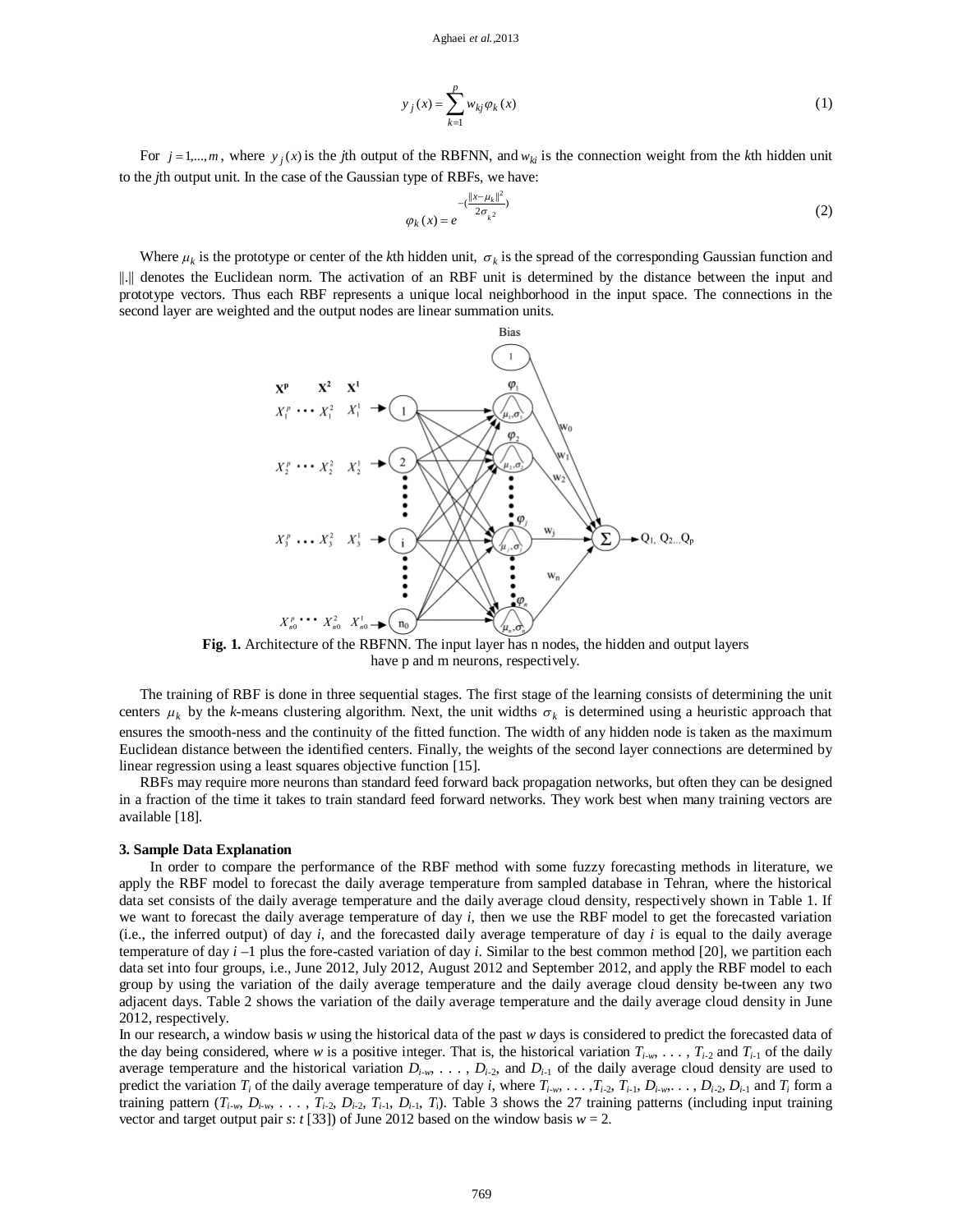# **4. Experimental Result**

# **4.1. Simulation of RBF**

In order to train, validate and test the RBF prediction model, we used neural network toolbox provided by MATLAB. The network consists of three-layer structure. The first layer is input layer, which contains four nodes to input training vectors  $S_j^{(1)}$ ,  $S_j^{(2)}$ ,  $S_j^{(3)}$  and  $S_j^{(4)}$ , based on the window basis  $w = 2$ . The second layer is hidden layer. The number of hidden nodes is optimized using a trial and error approach, so that are added neurons to this layer of the radial basis network until it meets the specified mean squared error goal. For training patterns of June 2012, shown in Table 3, the hidden layer contains 27 nodes. The last layer is the output layer, which consists of the target of the forecasting model, *T<sup>j</sup>* . The structure of RBF for training patterns of June 2012 can be shown in Fig. 2.

After determining the structure of RBF, the training patterns of June, July, August and September 2012 were fed into the network for training, respectively. Through the network training for training patterns of June 2012, the performance of RBF is shown in Fig. 3. From this figure, we can see that the network can meet forecasting model requirements and it is also converged at 27 epochs.

### **4.2. Results and Discussion**

In this section, the forecasting results are calculated based on the window basis  $w = 2$ . Table 4 shows the forecasted variations and the forecasted daily average temperature from June 4 to June 30. From Table 4, we can see that the accuracy of prediction is fairly good.

### **4.3. Comparative Evaluation**

In this paper, we use the average error rate (AER) to evaluate the forecasting results for temperature prediction, where,

$$
AER = \frac{1}{n} \sum_{i=1}^{n} \left| \frac{T_{Forcasted}(i) - T_{Actual}(i)}{T_{Actual}(i)} \right| \times 100\%
$$
\n
$$
\tag{3}
$$

 $T_{Forecasted}(i)$  and  $T_{Actual}(i)$  denote the forecasted temperature and the actual temperature of day *i*, respectively, and *n* denotes the number of forecasted days.

To evaluate the performance of the presented model, five best existing fuzzy methods, [12, 26, 3, 11 and 2], are selected for comparison. A comparison of the average error rates is listed in Table 5 where all forecasting models are based on the window basis  $w = 2$ .

| Day | June                     | July                     | <b>August</b>            | September             |
|-----|--------------------------|--------------------------|--------------------------|-----------------------|
| 1   | 26.1°C, 36%              | 29.9 °C, 15%             | 27.1°C, 100%             | 27.5°C, 29%           |
| 2   | 27.6°C, 23%              | 28.4°C, 31%              | 28.9°C, 78%              | 26.8°C, 53%           |
| 3   | 29.0°C, 23%              | $29.2$ °C, 26%           | 28.9 °C, 68%             | 26.4°C, 66%           |
| 4   | 30.5°C, 10%              | 29.4°C, 34%              | 29.3°C, 44%              | 27.5°C, 50%           |
| 5   | 30.0°C, 13%              | 29.9°C, 24%              | 28.8°C, 56%              | 26.6°C, 53%           |
| 6   | 29.5°C, 30%              | 29.6°C, 28%              | 28.7°C, 89%              | 28.2°C, 63%           |
| 7   | 29.7°C, 45%              | $30.1^{\circ}$ C, 50%    | 29.0°C, 71%              | 29.2°C, 36%           |
| 8   | 29.4°C, 35%              | 29.3°C, 34%              | 28.2°C, 28%              | 29.0°C, 76%           |
| 9   | 28.8°C, 26%              | 28.1°C, 15%              | $27.0^{\circ}$ C, 70%    | 30.3°C, 55%           |
| 10  | 29.4°C, 21%              | 28.9°C, 8%               | 28.3°C, 44%              | 29.9°C, 31%           |
| 11  | 29.3°C. 43%              | 28.4°C, 36%              | 28.9 °C. 48%             | 29.9°C, 31%           |
| 12  | 28.5°C, 40%              | 29.6°C, 13%              | 28.1 °C, 76%             | 30.5°C, 25%           |
| 13  | 28.7°C, 30%              | 27.8°C, 26%              | 29.9 °C, 50%             | 30.2°C, 14%           |
| 14  | 27.5°C. 29%              | 29.1 °C, 44%             | 27.6°C, 84%              | 30.3 °C, 45%          |
| 15  | 29.5°C, 30%              | $27.7^{\circ}$ C, $25\%$ | 26.8°C, 69%              | 29.5°C, 38%           |
| 16  | 28.8°C, 46%              | 28.1°C, 24%              | 27.6°C, 78%              | 28.3°C, 24%           |
| 17  | 29.0°C, 55%              | $28.7^{\circ}$ C, $26\%$ | 27.9 °C, 39%             | 28.6°C, 19%           |
| 18  | 30.3°C, 19%              | 29.9 °C, 25%             | $29.0^{\circ}$ C, $20\%$ | 28.1 °C, 39%          |
| 19  | 30.2°C, 15%              | 30.8°C, 21%              | 29.2°C, 24%              | 28.4°C, 14%           |
| 20  | 30.9°C, 56%              | 31.6°C, 35%              | 29.8°C, 25%              | 28.3°C, 3%            |
| 21  | $30.8^{\circ}$ C, 60%    | 31.4°C, 29%              | 29.6°C, 19%              | 26.4°C, 38%           |
| 22  | 28.7°C, 96%              | $31.3^{\circ}$ C, 48%    | 29.3°C, 46%              | 25.7°C, 70%           |
| 23  | 27.8°C, 63%              | $31.3^{\circ}$ C, 53%    | $28.0^{\circ}$ C, 41%    | 25.0°C, 71%           |
| 24  | 27.4 °C. 28%             | $31.3^{\circ}$ C. 44%    | 28.3 °C. 34%             | 27.0°C. 70%           |
| 25  | 27.7°C, 14%              | 28.9 °C, 100%            | $28.6^{\circ}$ C, 29%    | 25.8°C, 40%           |
| 26  | $27.1^{\circ}$ C, $25\%$ | 28.0°C, 100%             | 28.7 °C, 31%             | 26.4°C, 30%           |
| 27  | 28.4°C, 29%              | 28.6°C, 91%              | 29.0°C, 41%              | 25.6°C, 34%           |
| 28  | $27.8^{\circ}$ C, 55%    | $28.0^{\circ}$ C, 84%    | 27.7 °C, 14%             | $24.2^{\circ}$ C, 59% |
| 29  | 29.0°C, 29%              | 29.3°C, 38%              | 26.2°C, 28%              | 23.3°C, 83%           |
| 30  | 30.2°C, 19%              | 27.9 °C, 46%             | $26.0^{\circ}$ C, 33%    | 23.5°C, 38%           |
| 31  |                          | 26.9°C, 95%              | 27.7°C, 26%              |                       |

**Table 1.** The historical data of the daily average temperature (°C) and the daily average cloud density (%) from June 1, 2012, to September 30, 2012, in Tehran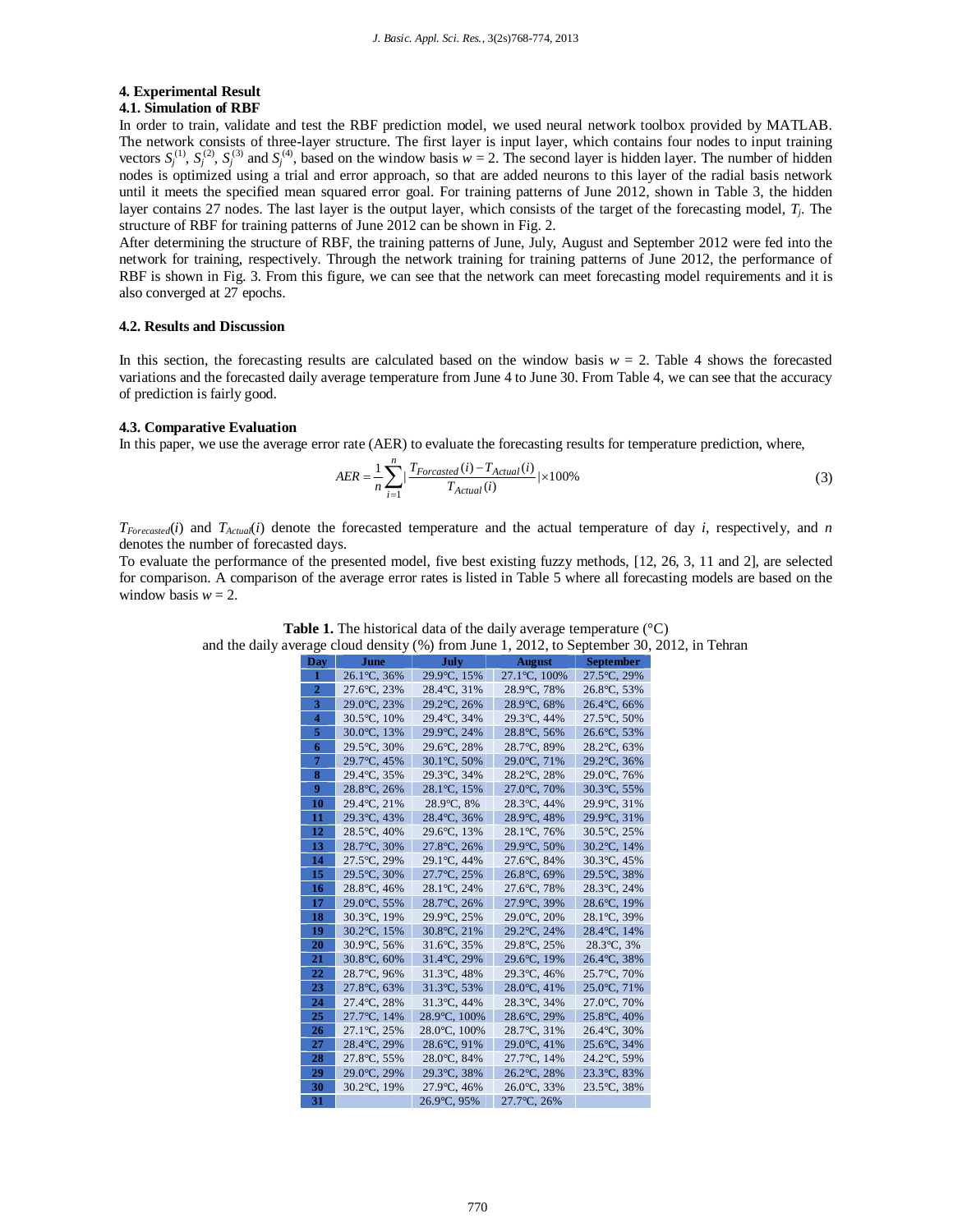| Day                     | Daily average | <b>Variation of the</b> | Daily average | Variation of the daily |  |
|-------------------------|---------------|-------------------------|---------------|------------------------|--|
|                         | temperature   | daily average           | cloud density | average cloud density  |  |
|                         | $(^{\circ}C)$ | temperature             | (%)           |                        |  |
| ı                       | 26.1          |                         | 36            |                        |  |
| $\overline{2}$          | 27.6          | 1.5                     | 23            | $-13$                  |  |
| $\overline{\mathbf{3}}$ | 29.0          | 1.4                     | 23            | $\overline{0}$         |  |
| $\overline{\mathbf{4}}$ | 30.5          | 1.5                     | 10            | $-13$                  |  |
| 5                       | 30.0          | $-0.5$                  | 13            | $\overline{3}$         |  |
| 6                       | 29.5          | $-0.5$                  | 30            | 17                     |  |
| $\overline{7}$          | 29.7          | 0.2                     | 45            | 15                     |  |
| $\overline{\bf 8}$      | 29.4          | $-0.3$                  | 35            | $-10$                  |  |
| 9                       | 28.8          | $-0.6$                  | 26            | $-9$                   |  |
| 10                      | 29.4          | 0.6                     | 21            | $-5$                   |  |
| 11                      | 29.3          | $-0.1$                  | 43            | 22                     |  |
| 12                      | 28.5          | $-0.8$                  | 40            | $-3$                   |  |
| 13                      | 28.7          | 0.2                     | 30            | $-10$                  |  |
| 14                      | 27.5          | $-1.2$                  | 29            | $-1$                   |  |
| 15                      | 29.5          | $\overline{2}$          | 30            | $\mathbf{1}$           |  |
| 16                      | 28.8          | $-0.7$                  | 46            | 16                     |  |
| 17                      | 29.0          | 0.2                     | 55            | 9                      |  |
| 18                      | 30.3          | 1.3                     | 19            | $-36$                  |  |
| 19                      | 30.2          | $-0.1$                  | 15            | $-4$                   |  |
| 20                      | 30.9          | 0.7                     | 56            | 41                     |  |
| 21                      | 30.8          | $-0.1$                  | 60            | $\overline{4}$         |  |
| 22                      | 28.7          | $-2.1$                  | 96            | 36                     |  |
| 23                      | 27.8          | $-0.9$                  | 63            | $-33$                  |  |
| 24                      | 27.4          | $-0.4$                  | 28            | $-35$                  |  |
| 25                      | 27.7          | 0.3                     | 14            | $-14$                  |  |
| 26                      | 27.1          | $-0.6$                  | 25            | 11                     |  |
| 27                      | 28.4          | 1.3                     | 29            | $\overline{4}$         |  |
| 28                      | 27.8          | $-0.6$                  | 55            | 26                     |  |
| 29                      | 29.0          | 1.2                     | 29            | $-26$                  |  |
| 30                      | 30.2          | 1.2                     | 19            | $-10$                  |  |

|  |  |  | Table 2. The variation of the daily average temperature and the daily average |  |  |
|--|--|--|-------------------------------------------------------------------------------|--|--|
|  |  |  | cloud density in June 2012                                                    |  |  |

According to Table 5, it is clear that the presented model forecasts more accurate than the existing fuzzy methods. That is, the presented method gets higher average forecasting accuracy rates than the best method in the literature. From this comparison, it is easy to observe that the neural network technique is more suitable to predict temperature than the fuzzy techniques because the RBF model is more close to the desired output than the existing methods.

| Training<br>patterns | $(S_j^{(1)}, S_j^{(2)}, S_j^{(3)}, S_j^{(4)}, T_j)$ | Training<br>patterns | $(S_j^{(1)}, S_j^{(2)}, S_j^{(3)}, S_j^{(4)}, T_j)$ |
|----------------------|-----------------------------------------------------|----------------------|-----------------------------------------------------|
| $P_1$                | $(1.5, -13, 1.4, 0, 1.5)$                           | $P_{15}$             | $(-0.7, 16, 0.2, 9, 1.3)$                           |
| P <sub>2</sub>       | $(1.4, 0, 1.5, -13, -0.5)$                          | $P_{16}$             | $(0.2, 9, 1.3, -36, -0.1)$                          |
| $P_3$                | $(1.5, -13, -0.5, 3, -0.5)$                         | $P_{17}$             | $(0.2, 9, 1.3, -36, -0.1)$                          |
| $P_4$                | $(-0.5, 3, -0.5, 17, 0.2)$                          | $P_{18}$             | $(-0.1, -4, 0.7, 41, -0.1)$                         |
| $P_5$                | $(-0.5, 17, 0.2, 15, -0.3)$                         | $P_{19}$             | $(0.7, 41, -0.1, 4, -2.1)$                          |
| $P_6$                | $(0.2, 15, -0.3, -10, -0.6)$                        | $P_{20}$             | $(-0.1, 4, -2.1, 36, -0.9)$                         |
| $P_7$                | $(-0.3, -10, -0.6, 9, -0.6)$                        | $P_{21}$             | $(-2.1, 36, -0.9, -33, -0.4)$                       |
| $P_8$                | $(-0.6, -9, 0.6, -5, -0.1)$                         | $P_{22}$             | $(-0.9, -33, -0.4, -35, 0.3)$                       |
| P <sub>9</sub>       | $(0.6, -5, -0.1, 22, -0.8)$                         | $P_{23}$             | $(-0.4, -35, 0.3, -14, -0.6)$                       |
| $P_{10}$             | $(-0.1, 22, -0.8, -3, 0.2)$                         | $P_{24}$             | $(0.3, -14, -0.6, 11, 1.3)$                         |
| $P_{11}$             | $(-0.8, -3, 0.2, -10, -1.2)$                        | $P_{25}$             | $(-0.6, 11, 1.3, 4, -0.6)$                          |
| $P_{12}$             | $(0.2, -10, -1.2, -1, 2)$                           | $P_{26}$             | $(1.3, 4, -0.6, 26, 1.2)$                           |
| $P_{13}$             | $(-1.2, -1, 2, 1, -0.7)$                            | $P_{27}$             | $(-0.6, 26, 1.2, -26, 1.2)$                         |
| $P_{14}$             | $(2, 1, -0.7, 16, 0.2)$                             |                      |                                                     |

**Table 3.** The training patterns for June based on the window basis  $w = 2$ 



**Fig. 2.** The structure of RBF for training patterns of June.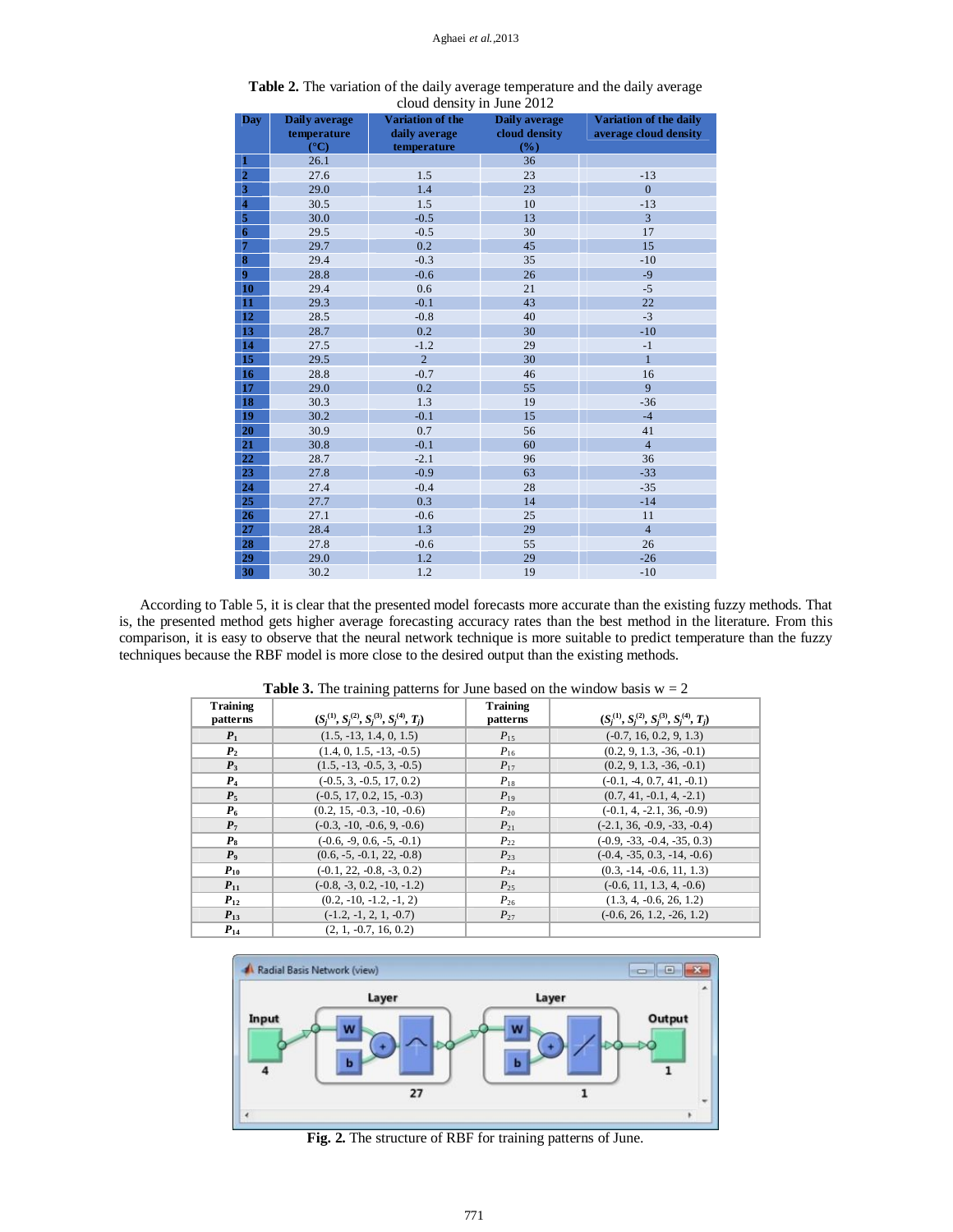

**Fig. 3.** Training performance function for June 2012 training patterns.

### **5. Conclusion**

The work presented in this paper was aimed to show the suitability of neural networks to perform predictions. An application of radial basis function for temperature prediction is presented in this paper. The performance of RBF model was compared with several fuzzy forecasting methods for window basis  $w = 2$  by MATLAB simulation. The experimental results show that the RBF method produces better forecasting results than several existing methods. In summary, neural forecasting was generally more ac-curate than fuzzy forecasting.

This work is an important part of the presentation and implementation of the weather forecasting model at a comparative statement on the performance of neural network and fuzzy techniques. Our efforts included: (1) the study of ANNs, (2) a literature survey in forecasting problems, (3) an extensive study of temperature prediction, (4) the definition of criteria in order to choose a more suitable model for practical application in guiding the design of neural network, (5) the use of RBF as more efficient and accurate model for predicting the daily average temperature and (6) a comparative analysis of neural forecasting and fuzzy forecasting for temperature prediction problem. It was also observed that using ANN for temperature prediction, not only is forecasting method simplified, but also forecasting results are intelligent. So, ANN played a significant role while predicting problems because of its associative memory and distributed parallel capacity, meeting the need of real-time performance.

| Day                     | <b>Actual</b> | <b>Forecasted variation</b> | <b>Forecasted daily average</b> |
|-------------------------|---------------|-----------------------------|---------------------------------|
|                         | temperature   |                             | temperature                     |
| $\mathbf{1}$            | 26.1          |                             |                                 |
| $\overline{2}$          | 27.6          |                             |                                 |
| 3                       | 29.0          |                             |                                 |
| $\overline{\bf{4}}$     | 30.5          | 1.500                       | 30.500                          |
| $\overline{\mathbf{5}}$ | 30.0          | $-0.500$                    | 30.000                          |
| 6                       | 29.5          | $-0.500$                    | 29.500                          |
| $\overline{7}$          | 29.7          | 0.200                       | 29.700                          |
| 8                       | 29.4          | $-0.300$                    | 29.400                          |
| $\overline{9}$          | 28.8          | $-0.600$                    | 28.800                          |
| 10                      | 29.4          | $-0.600$                    | 28.200                          |
| 11                      | 29.3          | $-0.100$                    | 29.300                          |
| 12                      | 28.5          | $-0.800$                    | 28.500                          |
| 13                      | 28.7          | 0.200                       | 28.700                          |
| 14                      | 27.5          | $-1.200$                    | 27.500                          |
| 15                      | 29.5          | 2.000                       | 29.500                          |
| 16                      | 28.8          | $-0.700$                    | 28.800                          |
| 17                      | 29.0          | 0.200                       | 29.000                          |
| 18                      | 30.3          | 1.300                       | 30.300                          |
| 19                      | 30.2          | $-0.100$                    | 30.200                          |
| 20                      | 30.9          | 0.700                       | 30.900                          |
| 21                      | 30.8          | $-0.100$                    | 30.800                          |
| 22                      | 28.7          | $-2.100$                    | 28.700                          |
| 23                      | 27.8          | 0.900                       | 27.800                          |
| 24                      | 27.4          | $-0.4$                      | 27.400                          |
| 25                      | 27.7          | 0.300                       | 27.700                          |
| 26                      | 27.1          | $-0.600$                    | 27.100                          |
| 27                      | 28.4          | 1.300                       | 28.400                          |
| 28                      | 27.8          | $-0.600$                    | 27.80                           |
| 29                      | 29.0          | 1.200                       | 29.000                          |
| 30                      | 30.2          | 1.200                       | 30.200                          |

**Table 4.** Forecasted variation and forecasted daily average temperature in June 2012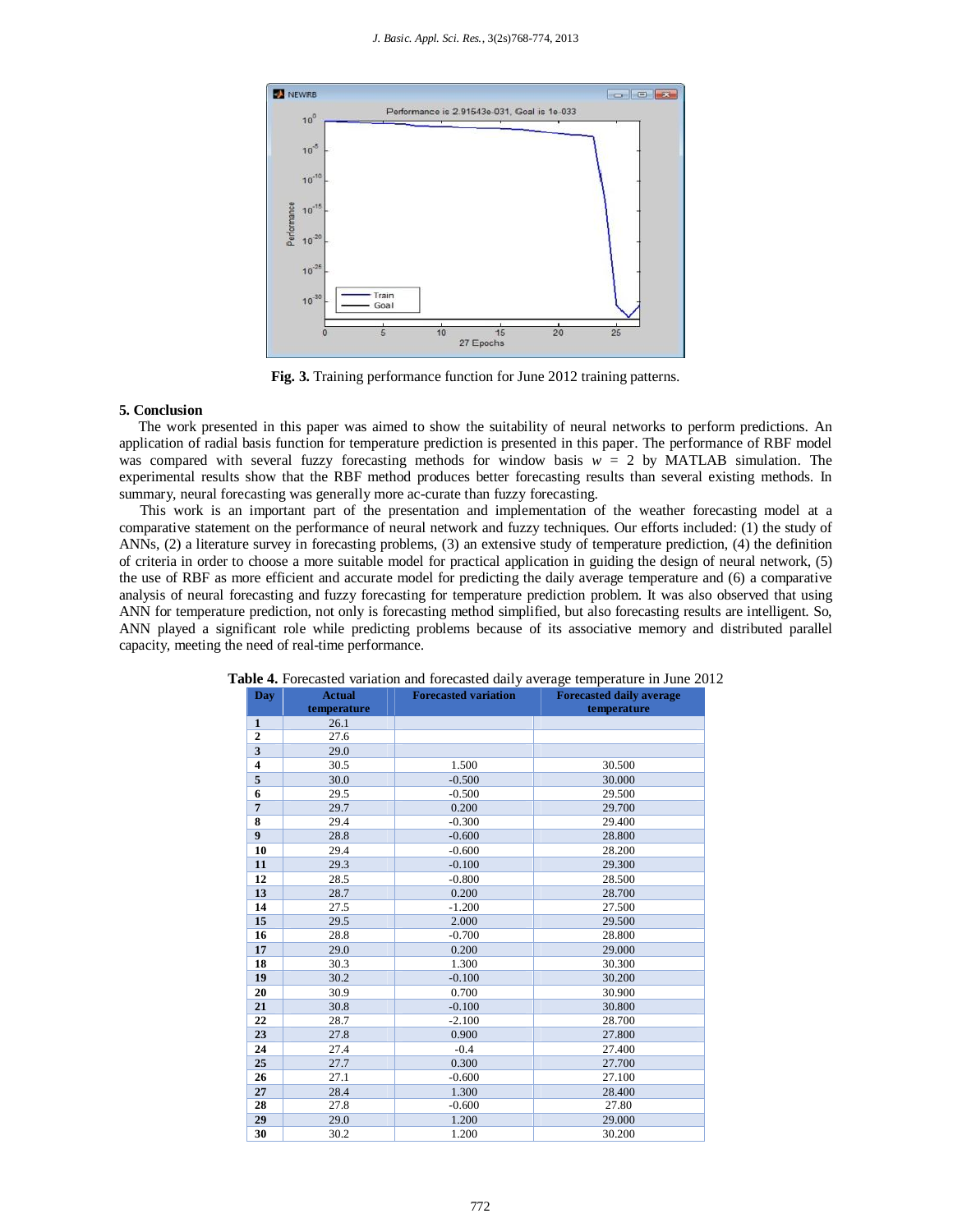**Table 5.** A comparison of the average error rates of the RBF model with the existing fuzzy methods, from June to September in Tehran for window basis  $w = 2$ 

| Month         | <b>RBFNN(1)</b><br>method [31] | <b>Chen and</b><br>Hwang's<br>method $[12]$ | Lee $et$ al.'s<br>method $[26]$ | <b>Chen</b> and<br>Chang's method<br>$a_{121}$ | <b>Chen</b> and<br>Chang's method<br>$^{\circ}$ [1] | Presented<br><b>RBF</b> model |
|---------------|--------------------------------|---------------------------------------------|---------------------------------|------------------------------------------------|-----------------------------------------------------|-------------------------------|
| June          | 2.67%                          | 2.88%                                       | 1.44%                           | 1.70%                                          | 1.55%                                               | 0.15%                         |
| July          | 2.58%                          | 3.04%                                       | 1.59%                           | 1.62%                                          | 1.75%                                               | $0.00\%$                      |
| <b>August</b> | 2.48%                          | 2.75%                                       | .26%                            | 1.60%                                          | 1.47%                                               | $0.00\%$                      |
| September     | 2.65%                          | 3.29%                                       | .89%                            | 1.44%                                          | 1.44%                                               | 0.07%                         |

### **REFERENCES**

- 1. S. M. Chen, Y. C. Chang, "Multi-variable fuzzy forecasting based on fuzzy clustering and fuzzy rule interpolation techniques," *Inform. Sci.*, vol. 180, no. 24, pp. 4772-4783, 2010.
- 2. Y. C. Chang and S. M. Chen, "Temperature Prediction Based on Fuzzy Clustering and Fuzzy Rules Interpolation Techniques," in: *Proceedings of the 2009 International Conference on Systems, Man, and Cybernetics,* San Antonio, Texas, USA, pp. 3544–3549.
- 3. Central Weather Bureau, *The Historical Data of the Daily Average Temperature and Daily Cloud Density* (from January 1995 to September 1996), Taipei, Taiwan, R. O. C. 1996.
- 4. J. Gill, B. Singh, and S. Singh, "Training Back Propagation Neural Networks with Genetic Algorithm for Weather Forecasting," *2010 IEEE 8th International Symposium on Intelligent Systems and Informatics,* Subotica, Serbia, pp. 465–469.
- 5. A. Abraham, N. S. Philip, and P.K. Mahanti, "Soft Computing Models for Weather Forecasting", *Journal of Applied Science and Computations*, vol. 11, pp. 106–117, 2004..
- 6. Maqsood I., Khan M.R. and Abraham A., "Weather Forecasting Models Using Ensembles of Neural Networks", University of Regina, Regina, SK S4S 0A2, Canada, 2004.
- 7. Schalkoff, R.J., "Artificial Neural Networks", New York: McGraw- Hill, 1997.
- 8. Maqsood I., Khan M.R. and Abraham A., "Weather Forecasting Models Using Ensembles of Neural Networks", University of Regina, Regina, SK S4S 0A2, Canada, 2004.
- 9. M. Mizumoto and H. J. Zimmermann, "Comparison of fuzzy reasoning methods," *Fuzzy Sets and Systems*, vol. 8, no. 3, pp. 253-283, 1982.
- 10. G. Cardoso and F. Gomide, "Newspaper demand prediction and replacement model based on fuzzy clustering and fuzzy rules," *Inform. Sci.*, vol. 177, no. 21, pp. 4799-4809, 2007.
- 11. A. Celikyilmaz and I. B. Turksen, "Enhanced fuzzy system models with improved fuzzy clustering algorithms," *IEEE Trans. Fuzzy Syst*., vol. 16, no. 3, pp. 779-794, 2008.
- 12. S. M. Chen and J. R. Hwang, "Temperature prediction using fuzzy time series," *IEEE Transactions on Syst., Man, and Cybern.-Part B: Cybernetics*, vol. 30, no. 2, pp. 263-275, 2000.
- 13. P. C. Chang and C. H. Liu, "A TSK type fuzzy rule based systems for stock price prediction," *Expert Systems with Applications*, vol. 34, no. 1, pp. 135-144, 2008.
- 14. C. H. Cheng, G. W. Cheng, and J. W. Wang, "Multi-attribute fuzzy time series method based on fuzzy clustering," *Expert Systems with Applications*, vol. 34, no. 2, pp. 1235-1242, 2008.
- 15. C. K. Kwong, K. Y. Chan, and H. Wong, "Takagi-Sugeno neural fuzzy modeling approach to fluid dispensing for electronic packaging," Expert Systems with Applications, vol. 34, no. 3, pp. 2111-2119, 2008.
- 16. O. Duru, "A fuzzy integrated logical forecasting model for dry bulk shipping index forecasting: an improved fuzzy time series approach," *Expert Systems with Applications*, vol. 37, no. 7, pp. 5372–5380, 2010.
- 17. W.A. Fuller, "Introduction to Statistical Time Series," New York: Wiley, 1996. pp. 405–412.
- 18. H. C. W. Lau, E. N. M. Cheng, C. K.M. Lee, and G. T. S. Ho, "A fuzzy logic approach to forecast enery consuption change in a manufacturing system," *Expert Systems with Applications*, vol. 34, no. 3, pp. 1813-1824, 2008.
- 19. M. Setnes, "Supervised fuzzy clustering for rule extraction," *IEEE Trans. Fuzzy Syst.*, vol. 8, no. 4, pp. 416-424, 2000.
- 20. Y. C. Chang, S. M. Chen, and C. J. Liau, "Fuzzy interpolative reasoning for sparse fuzzy rule-based systems based on the areas of fuzzy sets," *IEEE Trans. Fuzzy Syst*., vol. 16, no. 5, pp. 1285-1301, 2008.
- 21. S. M. Chen and Y. K. Ko, "Fuzzy interpolative reasoning for sparse fuzzy-rule-based systems based on cutting and transformation techniques," *IEEE Trans. Fuzzy Syst.*, vol. 16, no. 6, pp. 1626-1648, 2008.